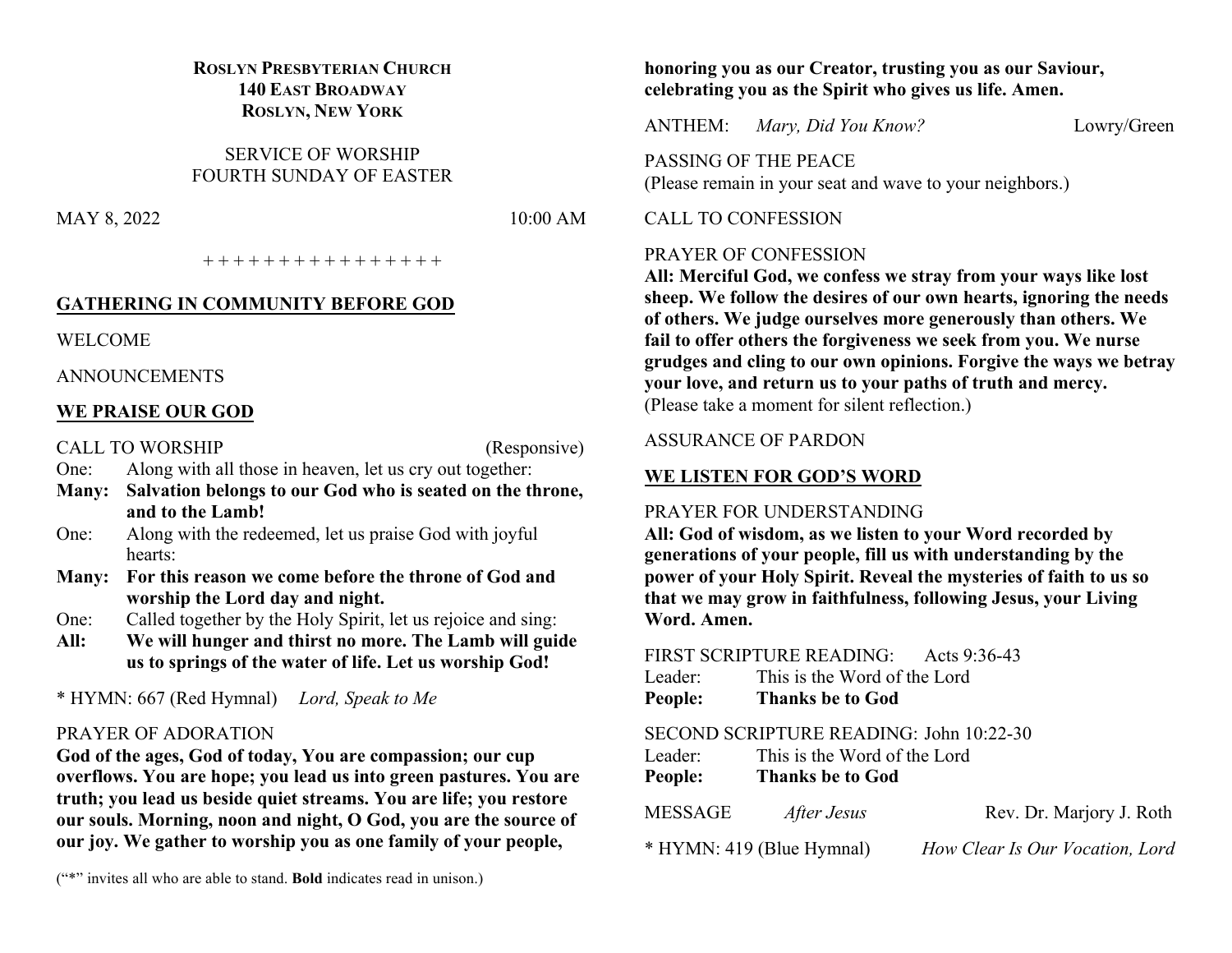## **RECEPTION OF NEW MEMBERS**

*Josephine Gencorelli, Soraya Gage*

### **WE RESPOND IN WORD AND DEED**

SHARING OF JOYS AND CONCERNS FOR PRAYER

PRAYERS OF THANKSGIVING AND INTERCESSION (Response to *Jesus, our friend and brother*: **Hear our prayer.)**

### OUR LORD'S PRAYER

\* HYMN: 630 (Red Hymnal) *What a Friend We Have in Jesus*

CALL TO OFFERTORY (We are not passing the offertory plate; please leave your donation in the offering plate as you leave.)

#### \* PRAYER OF DEDICATION

**Generous God, thank you for all we have received from you in Christ and in creation. Bless the gifts we bring and use them in the service of your reign of justice and peace, in the name of Jesus Christ, our Savior and Guide. Amen.**

#### \* DOXOLOGY

*Praise God, from whom all blessings flow; Praise him, all creatures here below; Praise him above, ye heavenly host; Praise Father, Son, and Holy Ghost. Amen.*

#### CHARGE AND BLESSING

DISMISSAL *Go Now in Peace*

#### POSTLUDE

## **THE WORSHIP IS OVER, LET THE SERVICE BEGIN**

Rev. Dr. Marjory J. Roth Pastor Dr. Natalie Naylor Clerk of Session Robert Gilmore Treasurer

Dr. Gary de Sesa Director, Ministry of Music

Kita de Sesa is our Soprano soloist.

The Flowers today are given by Kita and Gary de Sesa in memory of their beloved mothers, Lorraine de Sesa and Kitty Bouroff.

Refreshments Host today is Helen Lockman.

#### **ANNOUNCEMENTS**

#### **Important Dates**

| Mon, May 9   | 7 PM Bible Study via Zoom             |
|--------------|---------------------------------------|
| Wed, May 11  | 10 AM Bible Study In Person at Church |
| Tues, May 24 | 3 PM Session Meeting                  |

## **PLEASE PRAY FOR**

| Emma Steck                      | Dawn and John de Sesa |
|---------------------------------|-----------------------|
| Eddie Balsamo                   | Rev. Stark Jones      |
| The Mastrangelo Family          | Emily & Dwight Dyer   |
| Cathy and Jason Nelson          | Rhonda Liss           |
| The Stallone Family             | Sam Rizzo             |
| Merrick Randall                 | Anita Catalanello     |
| Casey DeSantis                  | Jeff Lovering         |
| Melanie Bailey & Martufi Family | Edith Van Raalte      |
| Richard and Lynn Cardozo        | Marie Idone           |
|                                 |                       |

Families of victims in Ukraine and all the Ukrainian refugees

All who are struggling due to the Coronavirus outbreak And those who are on the front lines helping

## **First Reading**

#### **Acts 9:36-43 New Revised Standard Version (NRSV)**

 $36$  In Joppa there was a disciple named Tabitha (in Greek her name is Dorcas); she was always doing good and helping the poor.  $37$  About that time she became sick and died, and her body was washed and placed in an upstairs room. <sup>38</sup> Lydda was near Joppa; so when the disciples heard that Peter was in Lydda, they sent two men to him and urged him, "Please come at once!"<sup>39</sup> Peter went with them, and when he arrived he was taken upstairs to the room. All the widows stood around him, crying and showing him the robes and other clothing that Dorcas had made while she was still with them. <sup>40</sup> Peter sent them all